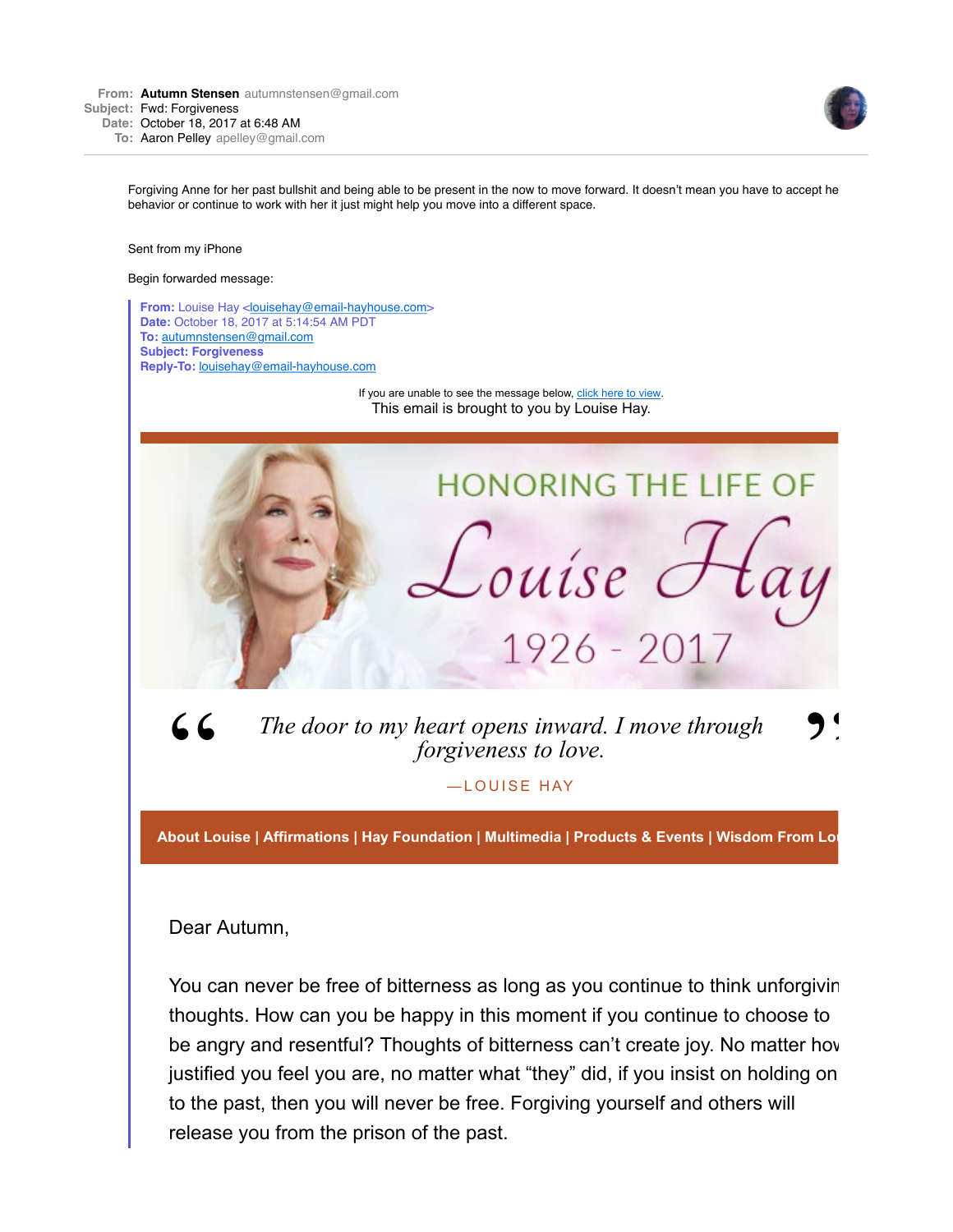When you feel that you're stuck in some situation, or when your affirmations aren't working, it usually means that there's more forgiveness work to be done. When you don't flow freely with life in the present moment, it usually means that you're holding on to a past moment. It can be regret, sadness, hurt, fear, guilt, blame, anger, resentment, or sometimes even a desire for revenge. Each one of these states comes from a space of unforgiveness, a refusal to let go and come in to the present moment. Only in the present moment can you create your future.

If you're holding on to the past, you can't be in the present. It's only in this "now" moment that your thoughts and words are powerful. So you really don't want to waste your current thoughts by continuing to create your future from the garbage of the past.

When you blame another, you give your own power away because you're placing the responsibility for your feelings on someone else. People in your life may behave in ways that trigger uncomfortable responses in you. However, they didn't get into your mind and create the buttons that have been pushed. Taking responsibility for your own feelings and reactions is mastering your "ability to respond." In other words, you learn to consciously choose rather tha simply react.

Forgiveness is a tricky and confusing concept for many people, but know that there's a difference between forgiveness and acceptance. Forgiving someone doesn't mean that you condone their behavior! The act of forgiveness takes place in your own mind. It really has nothing to do with the other person. The reality of true forgiveness lies in setting yourself free from the pain. It's simply an act of releasing yourself from the negative energy that you've chosen to hold on to.

Also, forgiveness doesn't mean allowing the painful behaviors or actions of another to continue in your life. Sometimes forgiveness means letting go: You forgive that person and then you release them. Taking a stand and setting healthy boundaries is often the most loving thing you can do—not only for yourself, but for the other person as well.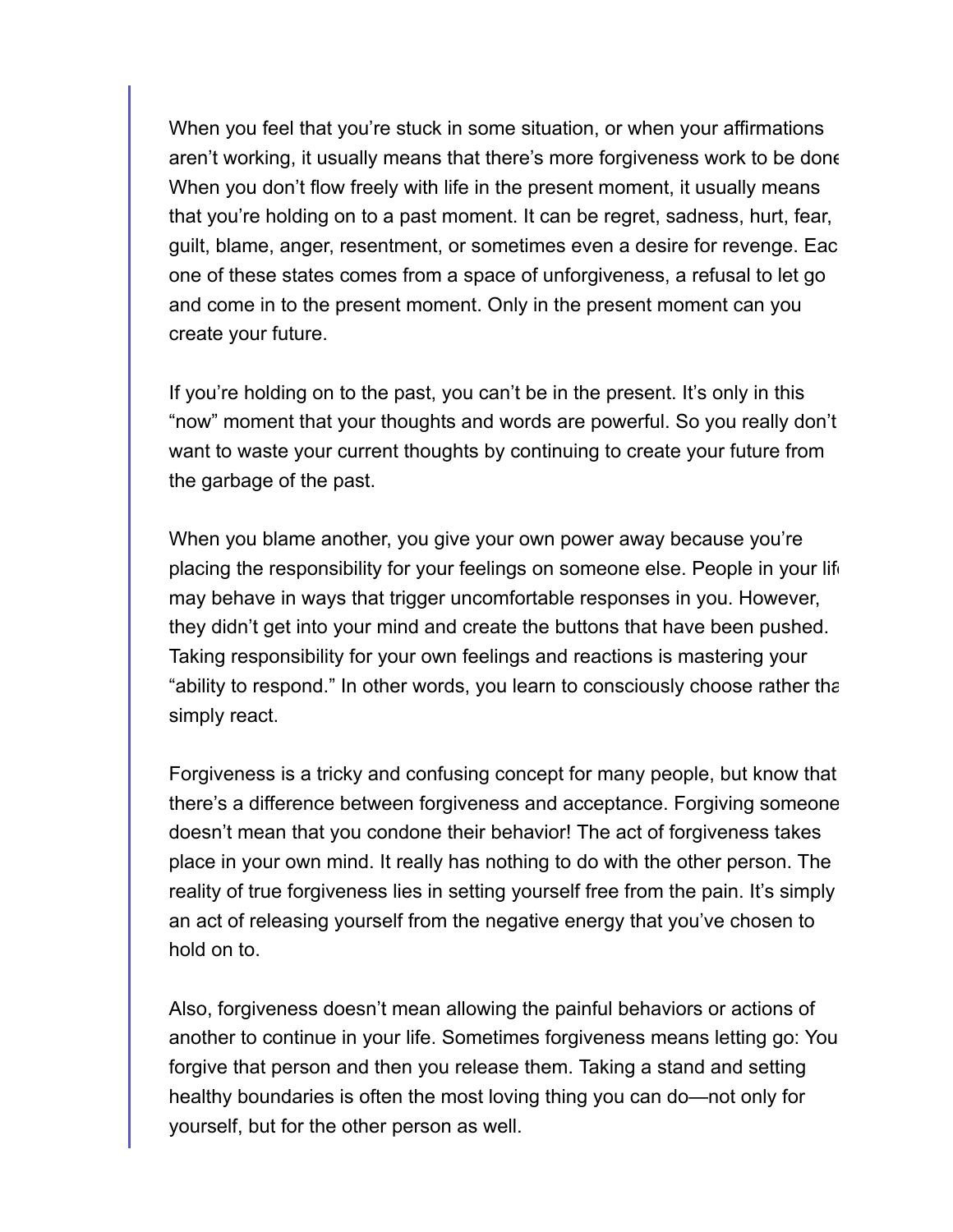No matter what your reasons are for having bitter, unforgiving feelings, you can go beyond them. You have a choice. You can choose to stay stuck and resentful, or you can do yourself a favor by willingly forgiving what happened i the past; letting it go; and then moving on to create a joyous, fulfilling life. You have the freedom to make your life anything you want it to be because you have freedom of choice.

### **Positive Affirmations for Forgiveness**

*Today I listen to my feelings, and I am gentle with myself. I know that all of my feelings are my friends.* 

*I give myself the gift of freedom from the past, and move with joy into the now.* 

*I get the help I need, when I need it, from various sources. My support system is strong and loving.* 

*There is no problem so big or so small that it cannot be solved with love.* 

*I am ready to be healed. I am willing to forgive. All is well.* 

*When I make a mistake, I realize that it is only part of the learning process.* 

*I move beyond forgiveness to understanding, and I have compassion for all.* 

*I know that old, negative patterns no longer limit me. I let them go with ease.* 

*I am forgiving, loving, gentle, and kind, and I know that life loves me.* 

*As I forgive myself, it becomes easier to forgive others.*

Excerpt taken from *[I Can Do It](http://links.hayhouse.mkt5657.com/ctt?kn=92&ms=NTUxNjA5ODgS1&r=Mjc4NTczMjQ3MDg4S0&b=0&j=MTI2Mjk5Njk5NAS2&mt=1&rt=0)*

**BESTSELLERS FOR \$10**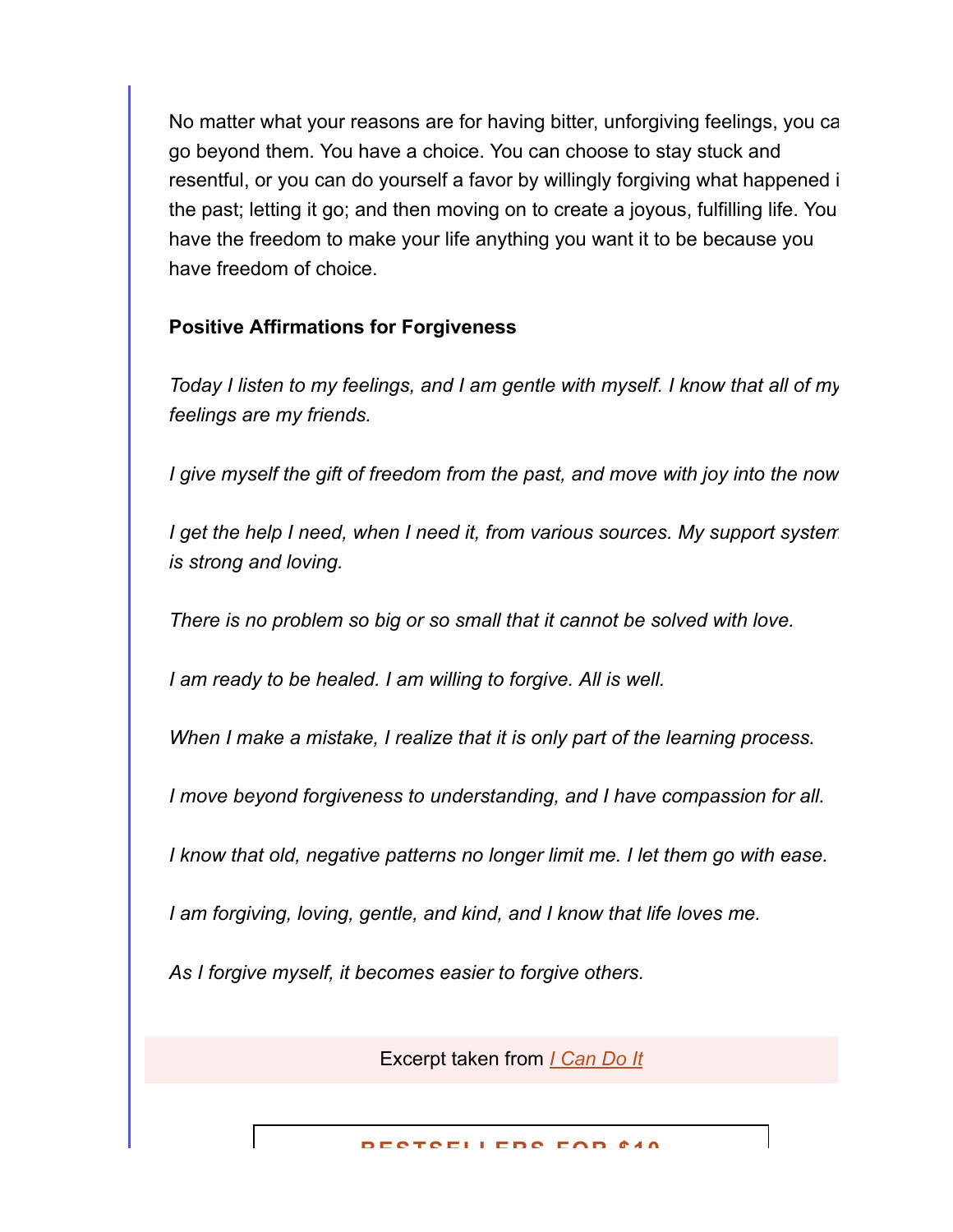

# Get Bestsellers for \$10, plus free shipping!\*



supplies last. Hay House reserves the right to determine the shipping carrier during the free shipping promotional period. [Click here](http://links.hayhouse.mkt5657.com/ctt?kn=41&ms=NTUxNjA5ODgS1&r=Mjc4NTczMjQ3MDg4S0&b=0&j=MTI2Mjk5Njk5NAS2&mt=1&rt=0) for our shipping policies.

# **FREE AUDIO PODCAST**